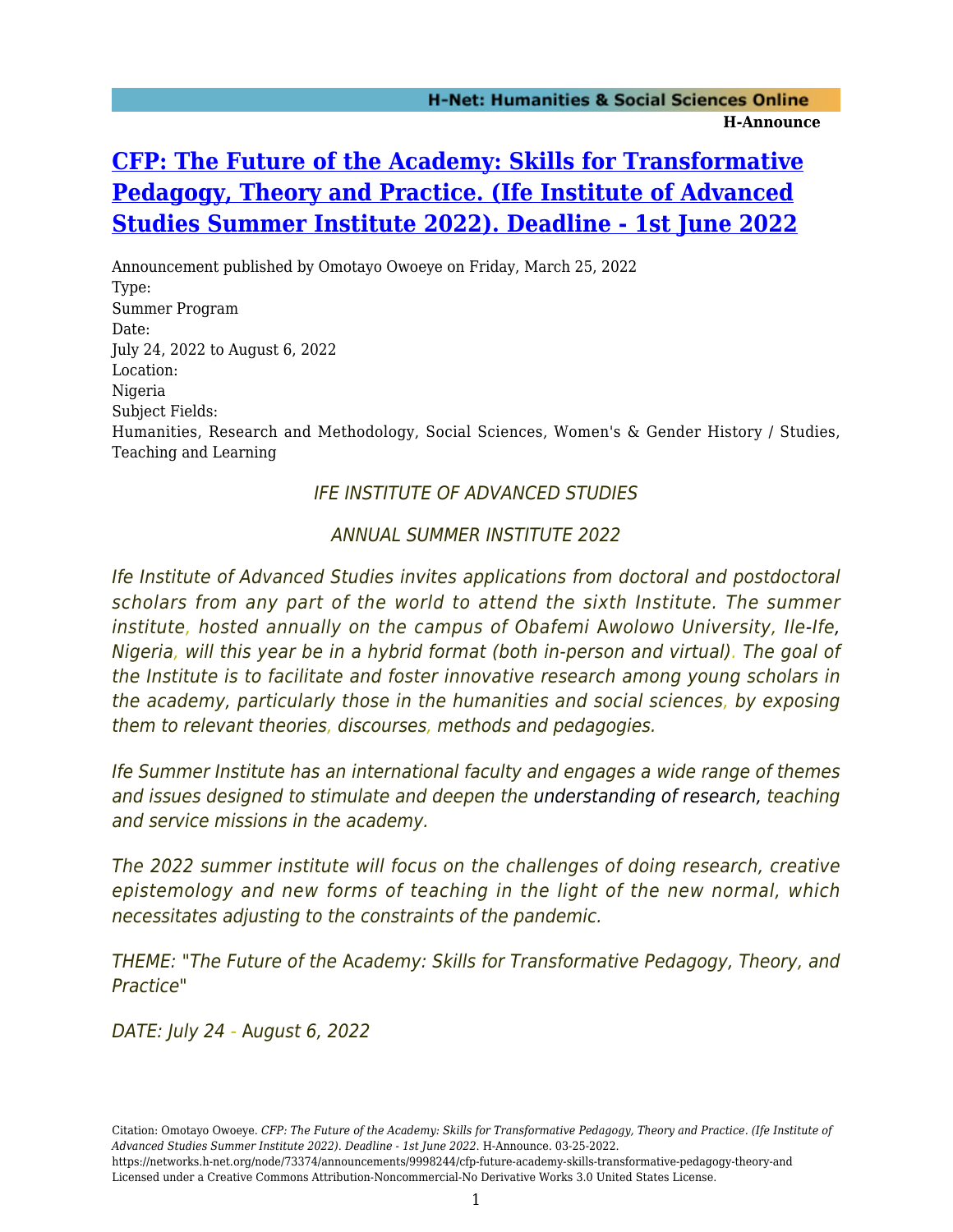VENUE: Africa Centre of Excellence, Obafemi Awolowo University, Ile-Ife, Nigeria; and Virtual and Zoom.

**ELIGIBILITY** 

1. Doctoral students and postdoctoral researchers in the humanities, social sciences, and STEM

2. Open to everyone, regardless of nationality

APPLICATION REQUIREMENTS

1. One-page abstract of current/Proposed research (Not more than 500 words)

2. Two-page abridged curriculum vitae

CONVENER: Prof. Jacob K.Olupona (Harvard University)

COST:

In-person Attendance: NGN50,000 or \$120

Virtual Attendance: NGN25,000 or \$50 for Virtual Attendance

For further information please Contact:

Coordinators:

- Prof. Olutayo Adesina, (University of Ibadan, Nigeria): olutayo27@gmail.com
- Prof. David Ogungbile (Obafemi Awolowo University, Nigeria): [dogungbile@gmail](#page--1-0).com

Deadline For Application June 1st, 2022

Email Address: summerinstituteife.ng@g mail.com; iiasng.office@gmail.com

Website: www.ias-ife.com

|  | Facebook: |  | Institute |  | Advanced | Studies, |
|--|-----------|--|-----------|--|----------|----------|
|--|-----------|--|-----------|--|----------|----------|